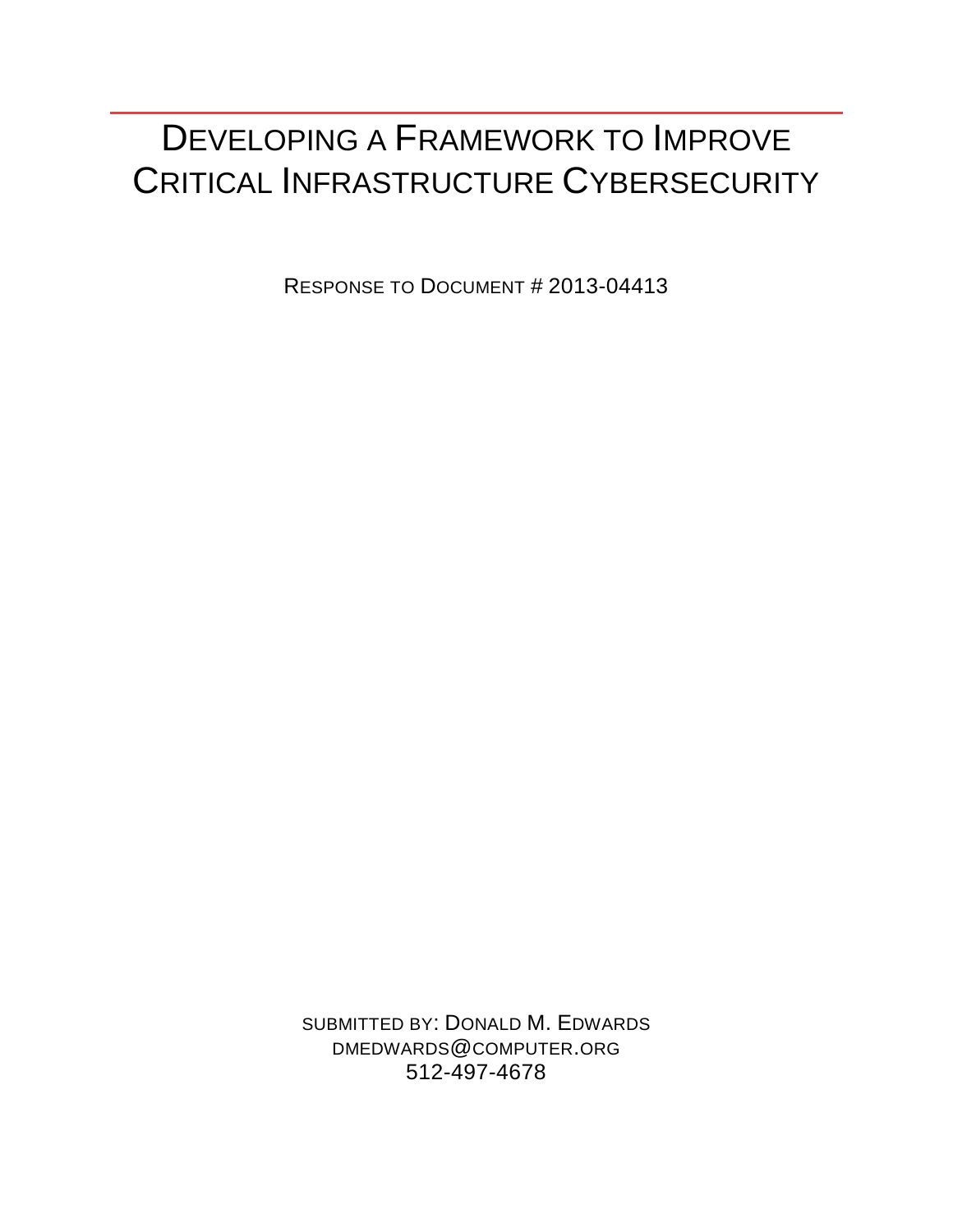## DEVELOPING A FRAMEWORK TO IMPROVE CRITICAL INFRASTRUCTURE CYBERSECURITY

The National Institute of Standards and Technology (NIST) has requested input from stakeholders in the Critical Infrastructure Sectors regarding the development of a voluntary Cybersecurity Framework for reducing cyber risks to critical infrastructure and services. A key factor in the success of any voluntary framework is that it must be both practical and desirable to adopt. Small businesses are heavily involved in the Critical Infrastructure Sectors and are particularly sensitive to the short-term practicality of any expenditure of effort and resources. The focus of this response is to share some of the insights I have gained from implementing technology solutions and information security programs. I have 17 years of experience in information technology in the Critical Infrastructure Sectors, most of which has been focused on improving the confidentiality, integrity, and availability of sensitive data and the systems that manage it. In particular, my focus for the last three years has been on implementing information security programs based on the framework described in the NIST SP 800 (FISMA) series and the Payment Card Industry Data Security Standard (PCI-DSS). I am a Certified Information System Security Professional (CISSP) as well as a long-time member of the Institute of Electrical and Electronics Engineers (IEEE) and its associated Computer Society.

## **BACKGROUND**

Over the last decade, small business contribution to non-farm nominal GDP has been in general decline. However, small businesses in certain industry sectors have actually gained ground and are accounting for an increasing percentage of the U.S. economy. In particular, small businesses in the Finance & Insurance and Health Services sectors each accounted for about 4.5% of non-farm nominal GDP, for a combined total of over 9%.

Finance & Insurance and Health Services are only two of the sixteen industry sectors designated as Critical Infrastructure Sectors in the Presidential policy directive (PPD-21) that was issued as a companion to the Improving Critical Infrastructure Cybersecurity Executive Order (EO-13636). With a minimum of 9% of the U.S. economy at stake, it is imperative that special consideration be given to the impact that the Cybersecurity Framework will have on small businesses.

# THE SMALL BUSINESS CHALLENGE

The very characteristics that define a business as being small are those that present the most significant hurdles to implementing an effective information security program: limited workforce and revenue. The vast majority of administrative and technical controls designed to assure the confidentiality, integrity, and availability of information resources rely on highly-skilled and well-paid people implementing checks and balances through separation of duties. A well-defined, methodical approach to the design, testing, and implementation of changes in business processes and technology systems is necessary to prevent the introduction of the sorts of security lapses that are commonly exploited in Cyberattacks. Unfortunately, adhering to strong methodology necessarily results in lowered business agility, which removes one of the major market advantages on which small businesses rely.

# DEMONSTRATING THE VALUE OF CYBERSECURITY TO SMALL BUSINESSES

Small businesses, with their limited resources, are extremely sensitive to the return on investment of every endeavor they undertake. Return can be measured in many different ways, but small business owners and managers are typically focused on increasing revenue, lowering expenses, and improving marketability. Investing time and money in an information security program is a hard sell because on the surface it appears to decrease marketability, given the impact to agility, while dramatically increasing expenses. In fact, absent outside influence, the return on an investment in an information security program can only be measured in terms of potential losses avoided. Without some kind of incentive that speaks to revenue, expenses, or marketability, small businesses will be extremely reluctant to implement the Cybersecurity Framework.

Page 2 of 4 DEVELOPING A FRAMEWORK TO IMPROVE CRITICAL INFRASTRUCTURE CYBERSECURITY submitted by: Donald M. Edwards dmedwards@computer.org 512-497-4678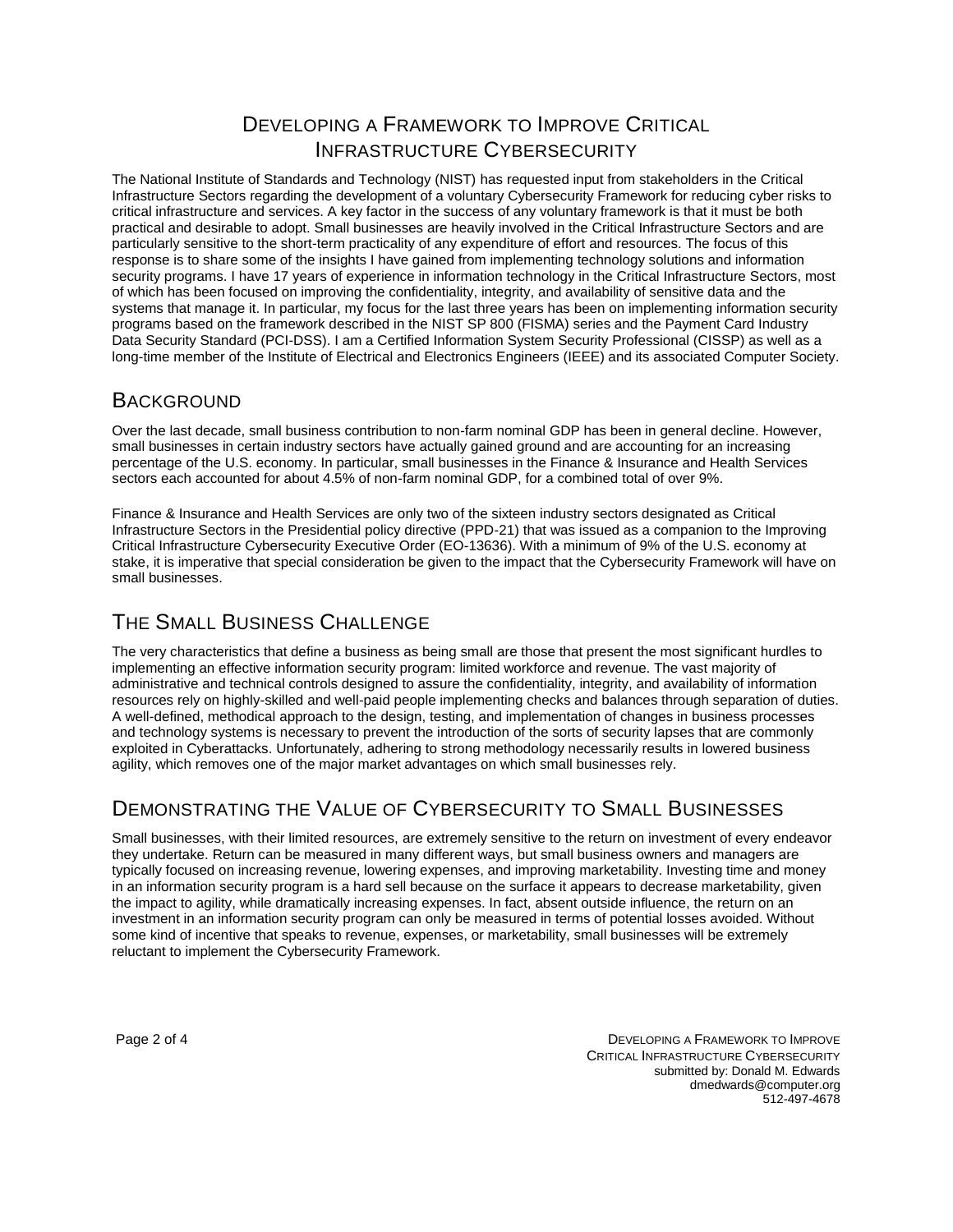## CYBERSECURITY AS A DIFFERENTIATOR

Since small businesses are, ironically, huge players in these Critical Infrastructure Sectors, it is important that the Cybersecurity Framework provide an incentive to make participation desirable to them. With very little effort from NIST, DHS, or whichever agency ultimately administers the Cybersecurity Framework, certified compliance could become an extremely desirable market differentiator for small businesses. Specialized skill certifications have long been used in the information technology labor market to demonstrate proficiency and to stand out from others applying for the same job, and there is every reason to believe that the same would hold true in small business competition.

# FEATURES OF AN EFFECTIVE CERTIFICATION PROGRAM

In order to entice small businesses to participate, the Cybersecurity Framework Certification Program should include several features which have proven to be valuable in existing private-sector certification programs:

## *LOW COST OF ENTRY*

The return on investment of an information security program is hard to quantify, so it is important that the first steps to implementation require as small of an initial cash outlay as possible.

#### *GRADUATED CERTIFICATION PATH*

Implementing an information security program can be as much of a psychological challenge as a fiscal one. One way to help a certification program gain acceptance is by offering several levels, with the first one within easy reach for small businesses. As business owners become more comfortable with the value of certification they will be more likely to increase their investment in their information security program.

#### *ACHIEVEMENT BADGES*

Businesses looking to certification as a differentiator will want to wear their certification like a badge on their business cards, website, signage, etc. It is important that each level of certification come with the right to use a graphical symbol as a sign of their commitment to information security. Examples of this kind of badge include the logos used by professionals holding certifications from the International Information Systems Security Certification Consortium and the "Norton Secured" seal.

### *PUBLICITY FOR THE VALUE OF CERTIFICATION*

A certification's value as a differentiator is only as strong as its reputation in the marketplace. The organization responsible for administering the program will need to invest time and money in public service announcements or marketing campaigns to encourage people and businesses to look for certified service providers. If consumers value the certifications, market pressures will encourage businesses to participate in the program.

#### *DIRECTORY OF CERTIFIED BUSINESSES*

Both consumers and businesses will place more value on a certification if it is easy to find qualified businesses. The organization responsible for administering the program should create a searchable directory of certified businesses that is kept up to date.

## *SEARCH RESULT RANKING*

If possible, the organization responsible for administering the program should partner with major search engines and business directories to rank certified businesses higher in search results than uncertified businesses.

Page 3 of 4 DEVELOPING A FRAMEWORK TO IMPROVE CRITICAL INFRASTRUCTURE CYBERSECURITY submitted by: Donald M. Edwards dmedwards@computer.org 512-497-4678